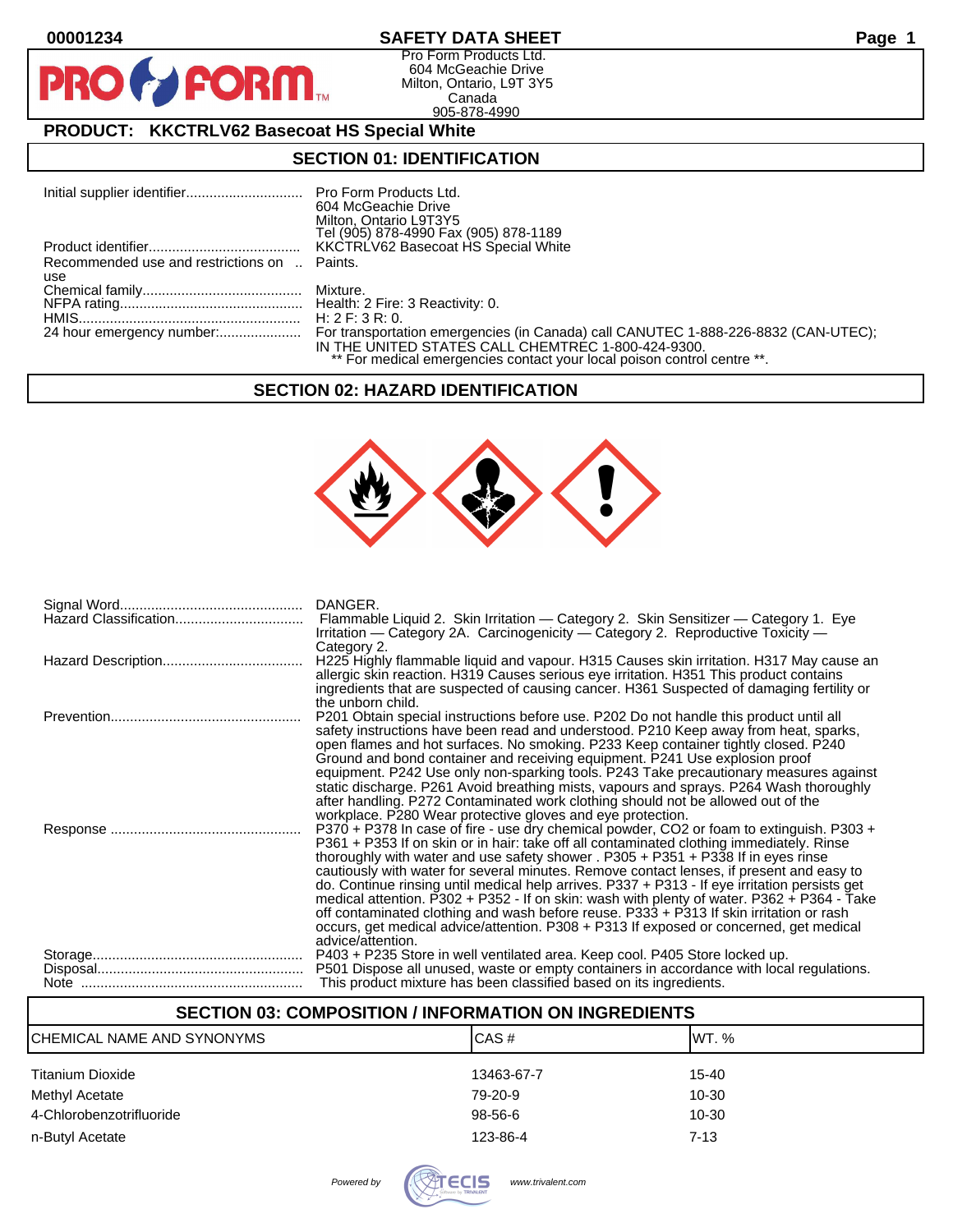#### **PRODUCT: KKCTRLV62 Basecoat HS Special White**

## **SECTION 03: COMPOSITION / INFORMATION ON INGREDIENTS**

| Xylene                                                             | 1330-20-7      | 1-5       |
|--------------------------------------------------------------------|----------------|-----------|
| Ethylbenzene                                                       | $100 - 41 - 4$ | $0.1 - 1$ |
| Bis (1,2,2,6,6- Pentamethyl-4- Piperidyl) Sebacate                 | 41556-26-7     | $0.1 - 1$ |
| Decanedioic acid, methyl 1,2,2,6,6-pentamethyl-4-piperidinyl ester | 82919-37-7     | $0.1 - 1$ |
|                                                                    |                |           |

<<The actual concentration(s) withheld as a trade secret>> .

## **SECTION 04: FIRST-AID MEASURES**

|                                                                  | In case of contact, immediately flush eyes, keeping eyelids open, with plenty of water for at least 15 minutes. Consult a physician if irritation continues.                                                                                                                                                                                           |
|------------------------------------------------------------------|--------------------------------------------------------------------------------------------------------------------------------------------------------------------------------------------------------------------------------------------------------------------------------------------------------------------------------------------------------|
|                                                                  | Immediately remove all contaminated clothing; flush skin with water for at least 15 minutes.<br>If irritation persists, seek medical attention. Wash clothing before reuse.                                                                                                                                                                            |
|                                                                  | If inhaled, remove to fresh air. If not breathing, give artificial respiration. If breathing is difficult, give oxygen, obtain medical attention.                                                                                                                                                                                                      |
|                                                                  | Get medical attention. Do not induce vomiting. If spontaneous vomiting occurs have victim                                                                                                                                                                                                                                                              |
| Most important symptoms and effects,<br>whether acute or delayed | lean forward with head down to prevent aspiration of fluid into the lungs. Never give<br>anything by mouth to an unconscious person.<br>Causes skin and eye irritation. Symptoms may include stinging, tearing, redness, swelling,<br>and blurred vision. Can cause skin sensitization. May cause cancer. May damage fertility<br>or the unborn child. |
|                                                                  | Treat victims symptomatically. The main hazard from ingestion is aspiration of the liquid<br>into the lungs producing chemical pneumonitis. In the event of an incident involving this product ensure that medical authorities are provided a copy of this safety data sheet.                                                                          |

### **SECTION 05: FIRE-FIGHTING MEASURES**

|                                                                               | Suitable and unsuitable extinguishing  Carbon dioxide, dry chemical, foam. Do not use water in a jet. |
|-------------------------------------------------------------------------------|-------------------------------------------------------------------------------------------------------|
| media                                                                         |                                                                                                       |
| Specific hazards arising from the                                             | Smoke. Oxides of carbon (CO, CO2). Sulfur Oxides. Chlorine gases and fluorine                         |
| hazardous product, such as the nature of<br>any hazardous combustion products | containing gases can be produced. Other potentially toxic fumes.                                      |
| Special protective equipment and                                              | Firefighter should be equipped with self-contained breathing apparatus and full protective            |
| precautions for fire-fighters                                                 | clothing to protect against potentially toxic and irritating fumes. Solvent vapours may be            |
|                                                                               | heavier than air and may build up and travel along the ground to an ignition source, which            |
|                                                                               | may result in a flash back to the source of the vapours. Cool fire-exposed containers with            |
|                                                                               | cold water spray. Heat will cause pressure buildup and may cause explosive rupture.                   |
|                                                                               |                                                                                                       |

#### **SECTION 06: ACCIDENTAL RELEASE MEASURES**

|                                                                             | Keep away from heat, sparks and flames. Eliminate all sources of ignition. Isolate area and<br>keep unauthorized people away. Do not walk through spilled material. Wear proper<br>protective equipment. Ventilate area to remove the remaining vapours. Absorb with an<br>inert dry material and place in an appropriate waste container. Spilled material and water<br>rinses are classified as chemical waste, and must be disposed of in accordance with<br>current local, provincial, state, and federal regulations. |
|-----------------------------------------------------------------------------|----------------------------------------------------------------------------------------------------------------------------------------------------------------------------------------------------------------------------------------------------------------------------------------------------------------------------------------------------------------------------------------------------------------------------------------------------------------------------------------------------------------------------|
| Methods and materials for containment<br>and cleaning up                    | Dike area to contain the spill, prevent runoff from going into drains, absorb residual<br>material with an inert absorbent, shovel or pump to a properly labelled container and<br>dispose of as a hazardous waste.                                                                                                                                                                                                                                                                                                        |
| Personal precautions, protective<br>.<br>equipment and emergency procedures | Isolate area and keep unauthorized people away. Do not walk through spilled material.<br>Wear recommended protective equipment. Ventilate. Open windows and doors to allow<br>air circulation. Dike area to prevent spreading. The use of absorbent socks or spill pillows<br>may be required. Stop leak if safe to do so. Prevent runoff into drains, sewers, and other<br>waterways. Use non-sparking tools and equipment to pick up the spilled material.                                                               |

#### **SECTION 07: HANDLING AND STORAGE**

| Precautions for safe handling<br>Conditions for safe storage, including any<br>incompatibilities | Keep away from heat, sparks, and open flame. Always adopt precautionary measures<br>against build-up of static which may arise from appliances, handling and the containers in<br>which product is packed. Containers must be grounded and bonded. Do not use near<br>sources of ignition, open flames or sparks. Do not cut, drill, weld or grind on or near the<br>container. Open containers slowly to allow for any pressure build-up to escape. Keep<br>containers closed when not in use. Avoid skin and eye contact. Avoid breathing vapours or<br>mist. Employees should wash hands and face before eating or drinking.<br>Store in a cool, dry and well ventilated area. Keep away from heat, sparks, and open |
|--------------------------------------------------------------------------------------------------|-------------------------------------------------------------------------------------------------------------------------------------------------------------------------------------------------------------------------------------------------------------------------------------------------------------------------------------------------------------------------------------------------------------------------------------------------------------------------------------------------------------------------------------------------------------------------------------------------------------------------------------------------------------------------------------------------------------------------|
|                                                                                                  | flames. Store away from oxidizing and reducing materials.                                                                                                                                                                                                                                                                                                                                                                                                                                                                                                                                                                                                                                                               |

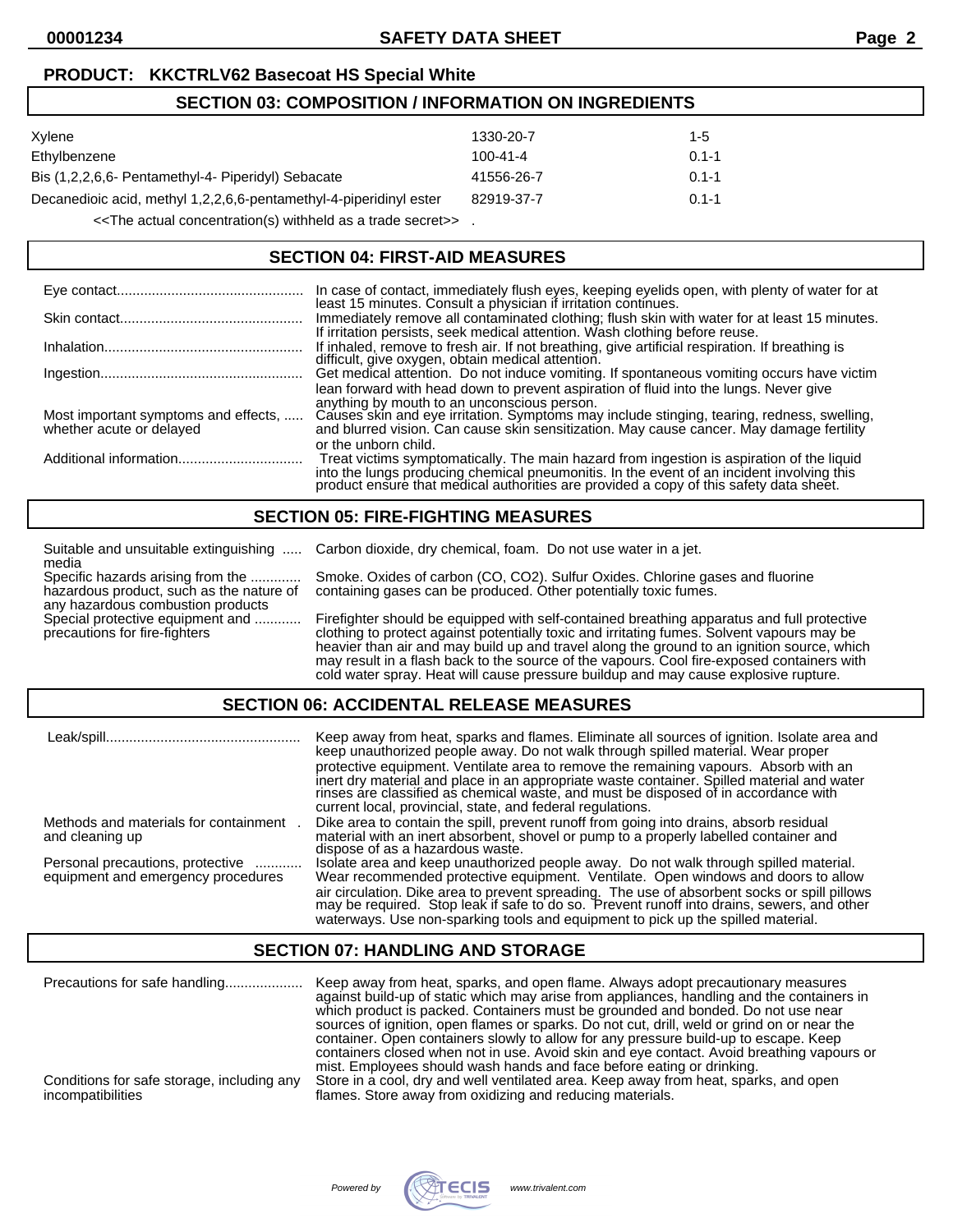## **PRODUCT: KKCTRLV62 Basecoat HS Special White**

## **SECTION 08: EXPOSURE CONTROLS / PERSONAL PROTECTION**

| <b>INGREDIENTS</b>                                                                                                                                                                                                                                                                                                                                                                                                                                                                                                                                          | <b>TWA</b>                           | <b>ACGIH TLV</b><br><b>STEL</b>                                                                                                                                                                                                                             | <b>OSHA PEL</b><br><b>PEL</b><br><b>STEL</b> |                           | <b>NIOSH</b><br><b>REL</b> |
|-------------------------------------------------------------------------------------------------------------------------------------------------------------------------------------------------------------------------------------------------------------------------------------------------------------------------------------------------------------------------------------------------------------------------------------------------------------------------------------------------------------------------------------------------------------|--------------------------------------|-------------------------------------------------------------------------------------------------------------------------------------------------------------------------------------------------------------------------------------------------------------|----------------------------------------------|---------------------------|----------------------------|
| Titanium Dioxide                                                                                                                                                                                                                                                                                                                                                                                                                                                                                                                                            | 10 mg/m $3$<br>CA ON: 10 mg/m3 (TWA) | Not established                                                                                                                                                                                                                                             | $15 \text{ mg/m}$                            | Not established           |                            |
| Methyl Acetate                                                                                                                                                                                                                                                                                                                                                                                                                                                                                                                                              | 200 ppm                              | 250 ppm                                                                                                                                                                                                                                                     | 200 ppm                                      | 250 ppm in some<br>States | 200 ppm                    |
|                                                                                                                                                                                                                                                                                                                                                                                                                                                                                                                                                             |                                      | CA ON: 200ppm (TWA), 250ppm (STEL)                                                                                                                                                                                                                          |                                              |                           |                            |
| 4-Chlorobenzotrifluoride                                                                                                                                                                                                                                                                                                                                                                                                                                                                                                                                    | Not established                      | Not established                                                                                                                                                                                                                                             | Not established                              | Not established           | Not established            |
| n-Butyl Acetate                                                                                                                                                                                                                                                                                                                                                                                                                                                                                                                                             | 50 ppm                               | $150$ ppm                                                                                                                                                                                                                                                   | 150 ppm                                      | 200 ppm                   | 150 ppm / STEL 200<br>ppm  |
|                                                                                                                                                                                                                                                                                                                                                                                                                                                                                                                                                             |                                      | CA ON: 50ppm (TWA), 150ppm (STEL)                                                                                                                                                                                                                           |                                              |                           |                            |
| Xylene                                                                                                                                                                                                                                                                                                                                                                                                                                                                                                                                                      | 50 ppm                               | $150$ ppm                                                                                                                                                                                                                                                   | 100 ppm TWA                                  | Not established           | Not established            |
|                                                                                                                                                                                                                                                                                                                                                                                                                                                                                                                                                             |                                      | CA ON: 100ppm (TWA); 150ppm (STEL)                                                                                                                                                                                                                          |                                              |                           |                            |
| Ethylbenzene                                                                                                                                                                                                                                                                                                                                                                                                                                                                                                                                                | $100$ ppm                            | $125$ ppm                                                                                                                                                                                                                                                   | $100$ ppm                                    | Not established           | 100 ppm / STEL 125<br>ppm  |
|                                                                                                                                                                                                                                                                                                                                                                                                                                                                                                                                                             | CA ON: 20ppm (TWA)                   |                                                                                                                                                                                                                                                             |                                              |                           |                            |
| Bis (1,2,2,6,6-<br>Pentamethyl-4- Piperidyl)<br>Sebacate                                                                                                                                                                                                                                                                                                                                                                                                                                                                                                    | Not established                      | Not established                                                                                                                                                                                                                                             | Not established                              | Not established           | Not established            |
| Decanedioic acid, methyl Not Established<br>1,2,2,6,6-pentamethyl-4-pi<br>peridinyl ester                                                                                                                                                                                                                                                                                                                                                                                                                                                                   |                                      | Not Established                                                                                                                                                                                                                                             | Not Established                              | Not Established           | Not Established            |
| Personal Protective Equipment<br>Chemical safety goggles and full faceshield if a splash hazard exists.<br>Wear skin protection equipment. The selection of skin protection equipment depends on<br>the nature of the work to be performed.<br>Wear adequate protective clothes. Wear long sleeves and trousers to prevent dermal                                                                                                                                                                                                                           |                                      |                                                                                                                                                                                                                                                             |                                              |                           |                            |
| exposure.<br>Safety boots per local regulations.<br>Eye wash facility and emergency shower should be in close proximity. Employees should<br>wash their hands and face before eating, drinking, or using tobacco products.                                                                                                                                                                                                                                                                                                                                  |                                      |                                                                                                                                                                                                                                                             |                                              |                           |                            |
|                                                                                                                                                                                                                                                                                                                                                                                                                                                                                                                                                             |                                      | Local exhaust ventilation is recommended. Wear an appropriate, properly fitted respirator<br>when contaminant levels exceed the recommended exposure limits. Use NIOSH approved<br>respirator or equipment. Do not exceed the use limits of the respirator. |                                              |                           |                            |
| Provide natural or mechanical ventilation to control exposure levels below airborne<br>Appropriate engineering controls<br>exposure limits. Local mechanical exhaust ventilation should be used at sources of air<br>contamination, such as open process equipment, or during purging operations, to capture<br>gases and fumes that may be emitted. Standard reference sources regarding industrial<br>ventilation (ie. ACGIH industrial ventilation) should be consulted for guidance about<br>adequate ventilation. Explosion-proof exhaust ventilation. |                                      |                                                                                                                                                                                                                                                             |                                              |                           |                            |

#### **SECTION 09: PHYSICAL AND CHEMICAL PROPERTIES**

| Appearance/Physical state<br>Odour threshold (ppm)<br>Melting / Freezing point (deg C) | Liquid.<br>Solvent odour.<br>Not available.<br>Not applicable.<br>$< 0 °C$ .<br>$>55 °C$ . |
|----------------------------------------------------------------------------------------|--------------------------------------------------------------------------------------------|
| Initial boiling point / boiling range (deg C).<br>Flash point (deg C), method          | -15.6 °C. (estimate; lowest flash point ingredient).<br>Not available.                     |
| Flammability (solids and gases)                                                        | Not applicable.                                                                            |
| Upper flammable limit (% vol)                                                          | 16.0.                                                                                      |
| Lower flammable limit (% vol)                                                          | 0.9.                                                                                       |
| Vapour pressure (mm Hg)                                                                | Not available.                                                                             |
|                                                                                        | $>1$ .                                                                                     |
| Relative Density (Specific Gravity)                                                    | 11.87 lbs/USG: 1.422.                                                                      |
|                                                                                        | No data.                                                                                   |
| Partition coefficient - n-octanol/water                                                | Not available.                                                                             |
| Auto ignition temperature (deg C)                                                      | Not available.                                                                             |
| Decomposition temperature                                                              | Not available.                                                                             |
|                                                                                        | 4200 cPs, spindle $#4 \otimes 20$ rpm.                                                     |
|                                                                                        | 1.32 lb/usg - 159 g/L.                                                                     |
|                                                                                        |                                                                                            |

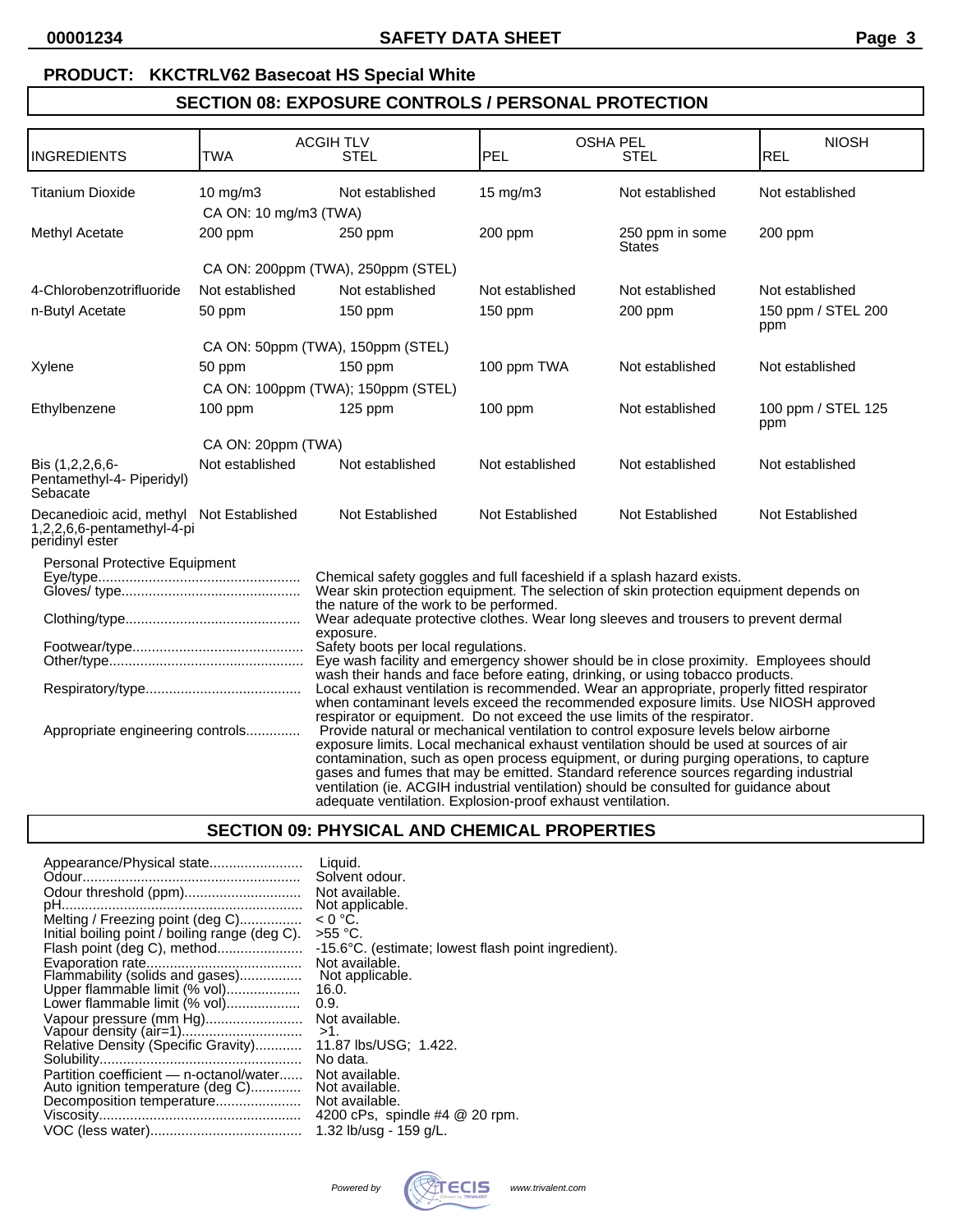**00001234 SAFETY DATA SHEET Page 4**

#### **PRODUCT: KKCTRLV62 Basecoat HS Special White**

#### **SECTION 09: PHYSICAL AND CHEMICAL PROPERTIES**

% Volatile by volume................................. 57.85.

#### **SECTION 10: STABILITY AND REACTIVITY**

Reactivity .................................................. Avoid heat, sparks and flames. discharge, shock or vibration<br>Incompatible materails..................................

Chemical stability...................................... Stable at normal temperatures and pressures. Will not occur under normal temperature and pressure. Conditions to avoid, including static ......... Keep away from heat. Electrostatic charge. Incompatible with strong oxidizers.

Incompatible materails.............................. Strong acids. Strong bases. Strong oxidizers. See hazardous combustion products section 5.

#### **SECTION 11: TOXICOLOGICAL INFORMATION**

| <b>INGREDIENTS</b>                                                                                   |                                                                                                                                                                                                                                                                                                                          | LC50                                |                    | LD <sub>50</sub>                                                                                                                                                                                                                                                               |  |
|------------------------------------------------------------------------------------------------------|--------------------------------------------------------------------------------------------------------------------------------------------------------------------------------------------------------------------------------------------------------------------------------------------------------------------------|-------------------------------------|--------------------|--------------------------------------------------------------------------------------------------------------------------------------------------------------------------------------------------------------------------------------------------------------------------------|--|
| <b>Titanium Dioxide</b>                                                                              |                                                                                                                                                                                                                                                                                                                          | $>6.8$ mg/L (4 hr)                  |                    | $>$ 10,000 mg/kg (rat, oral) $>$<br>10,000 mg/kg (rabbit, dermal)                                                                                                                                                                                                              |  |
| Methyl Acetate                                                                                       |                                                                                                                                                                                                                                                                                                                          | $>49$ mg/L (4 hr) rat               |                    | 6482 mg/kg (oral rat);<br>>2,000 mg/kg (dermal rat)                                                                                                                                                                                                                            |  |
| 4-Chlorobenzotrifluoride                                                                             |                                                                                                                                                                                                                                                                                                                          | 4479 ppm                            |                    | >6,800 mg/kg (rat oral);<br>>2,700 mg/kg (rabbit dermal)                                                                                                                                                                                                                       |  |
| n-Butyl Acetate                                                                                      |                                                                                                                                                                                                                                                                                                                          | >33 mg/L vapour,<br>(rat) dust/mist | $5.2 \text{ mg/L}$ | 10760 mg/kg (rat, oral)<br>14112<br>mg/kg (rabbit, dermal)                                                                                                                                                                                                                     |  |
| Xylene                                                                                               |                                                                                                                                                                                                                                                                                                                          | 6350 ppm 4 hours rat                |                    | >3523 mg/kg rat oral                                                                                                                                                                                                                                                           |  |
| Ethylbenzene                                                                                         |                                                                                                                                                                                                                                                                                                                          | No data                             |                    | 3,500 mg/kg rat oral<br>17,800 mg/kg rabbit dermal                                                                                                                                                                                                                             |  |
| Bis (1,2,2,6,6- Pentamethyl-4- Piperidyl) Sebacate                                                   |                                                                                                                                                                                                                                                                                                                          | Not Available                       |                    | 2369-3920 mg/kg (oral rat),<br>>2000 mg/kg (dermal rabbit)                                                                                                                                                                                                                     |  |
| Decanedioic acid, methyl 1,2,2,6,6-pentamethyl-4-piperidinyl ester                                   |                                                                                                                                                                                                                                                                                                                          | Not Available                       |                    | 3,230 mg/kg rat, oral                                                                                                                                                                                                                                                          |  |
|                                                                                                      | Eye contact. Skin contact. Inhalation.<br>dizziness.                                                                                                                                                                                                                                                                     |                                     |                    | Causes skin irritation. May cause moderate to severe eye irritation. Irritating to mucous<br>membranes and upper respiratory tract. Aspiration of material into the lungs can cause<br>chemical pneumonitis which can be fatal. Excessive inhalation of this product may cause |  |
| Effects of chronic exposure                                                                          | Reports have associated repeated or prolonged overexposure to solvents with permanent<br>brain and nervous system damage. Prolonged or repeated skin contact may cause drying<br>or cracking of skin. Intentional misuse by deliberately concentrating and inhaling this<br>product may be harmful or fatal.             |                                     |                    |                                                                                                                                                                                                                                                                                |  |
| Sensitizing capability of material<br>Carcinogenicity of material                                    | May cause sensitization by skin contact.<br>Ethylbenzene is classified as an A3 known animal carcinogen. Ethylbenzene is known to<br>the state of California to cause cancer and developmental effects and is listed by IARC as<br>a Group 2B Carcinogen. IARC has classified Titanium Dioxide as a group 2B carcinogen. |                                     |                    |                                                                                                                                                                                                                                                                                |  |
| Xylene has been classified by The Commission on Health and Safety as causing<br>humans is not known. |                                                                                                                                                                                                                                                                                                                          |                                     |                    | reproductive effects. High level exposure to Xylene in some animal studies have been<br>reported to cause health effects on the developing embryo/fetus. The relevance of this to                                                                                              |  |

#### **SECTION 12: ECOLOGICAL INFORMATION**

Ecotoxicity................................................. Product data not available.

Do not allow to enter waters, waste water or soil.

# **SECTION 13: DISPOSAL CONSIDERATIONS**

contaminated packaging

Information on safe handling for disposal . Dispose of waste in accordance with all applicable Federal, Provincial/State and local and collection on safe handling any requilations. Do not heat or cut empty containers with regulations. Do not heat or cut empty containers with electric or gas torch.

#### **SECTION 14: TRANSPORT INFORMATION**

|  | exempt<br>172 10 |
|--|------------------|

3 - PAINT - Class 3 - Packing Group II - This product meets limited quantity tion when shipped in containers less than 5 litres. 3 - PAINT - Class 3 - Packing Group II - Ltd Qty (1 Liter). Refer to 49CRF 172.101 for additional non-bulk packaging requirements.